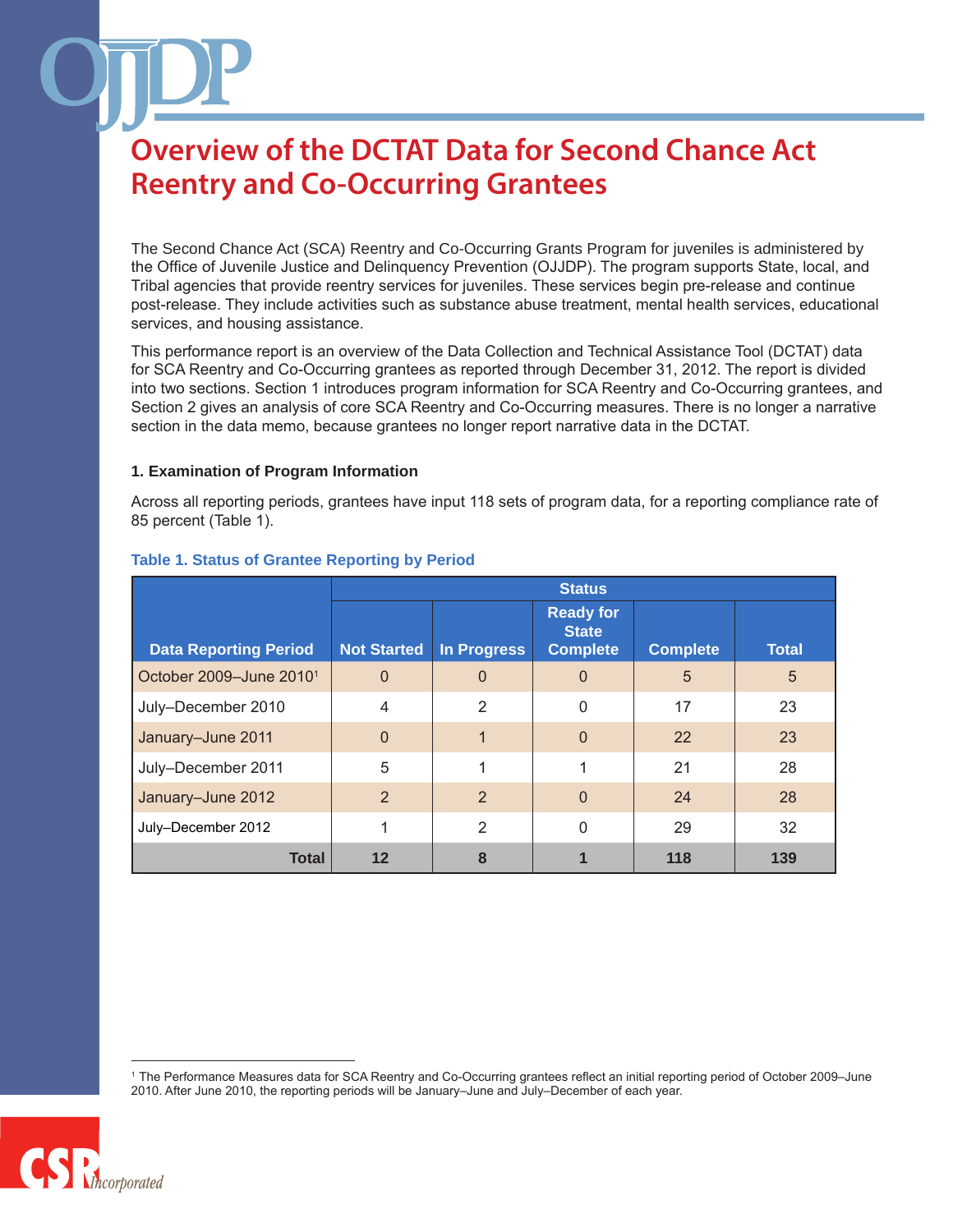In examining SCA Reentry and Co-Occurring grant amounts by State for the most recent reporting period, California received the most funds, followed by Illinois (Table 2).

| <b>Grantee State</b> | <b>Federal Award Amount</b><br>(Dollars) |  |  |
|----------------------|------------------------------------------|--|--|
| AL                   | 300,000<br>$\mathbb{S}$                  |  |  |
| CA                   | 7,114,482                                |  |  |
| <b>FL</b>            | 595,390                                  |  |  |
| IL                   | 1,746,091                                |  |  |
| IN                   | 366,180                                  |  |  |
| LA                   | 749,998                                  |  |  |
| <b>MD</b>            | 750,000                                  |  |  |
| MI                   | 1,734,490                                |  |  |
| <b>MN</b>            | 375,000                                  |  |  |
| <b>ND</b>            | 571,587                                  |  |  |
| <b>NE</b>            | 597,706                                  |  |  |
| <b>NJ</b>            | 123,753                                  |  |  |
| OH                   | 1,134,367                                |  |  |
| OK                   | 1,060,158                                |  |  |
| <b>OR</b>            | 750,000                                  |  |  |
| PA                   | 183,413                                  |  |  |
| <b>SD</b>            | 749,559                                  |  |  |
| <b>TX</b>            | 1,048,827                                |  |  |
| <b>VA</b>            | 337,500                                  |  |  |

#### **Table 2. Federal Award Amount by State (Dollars): July–December 2012**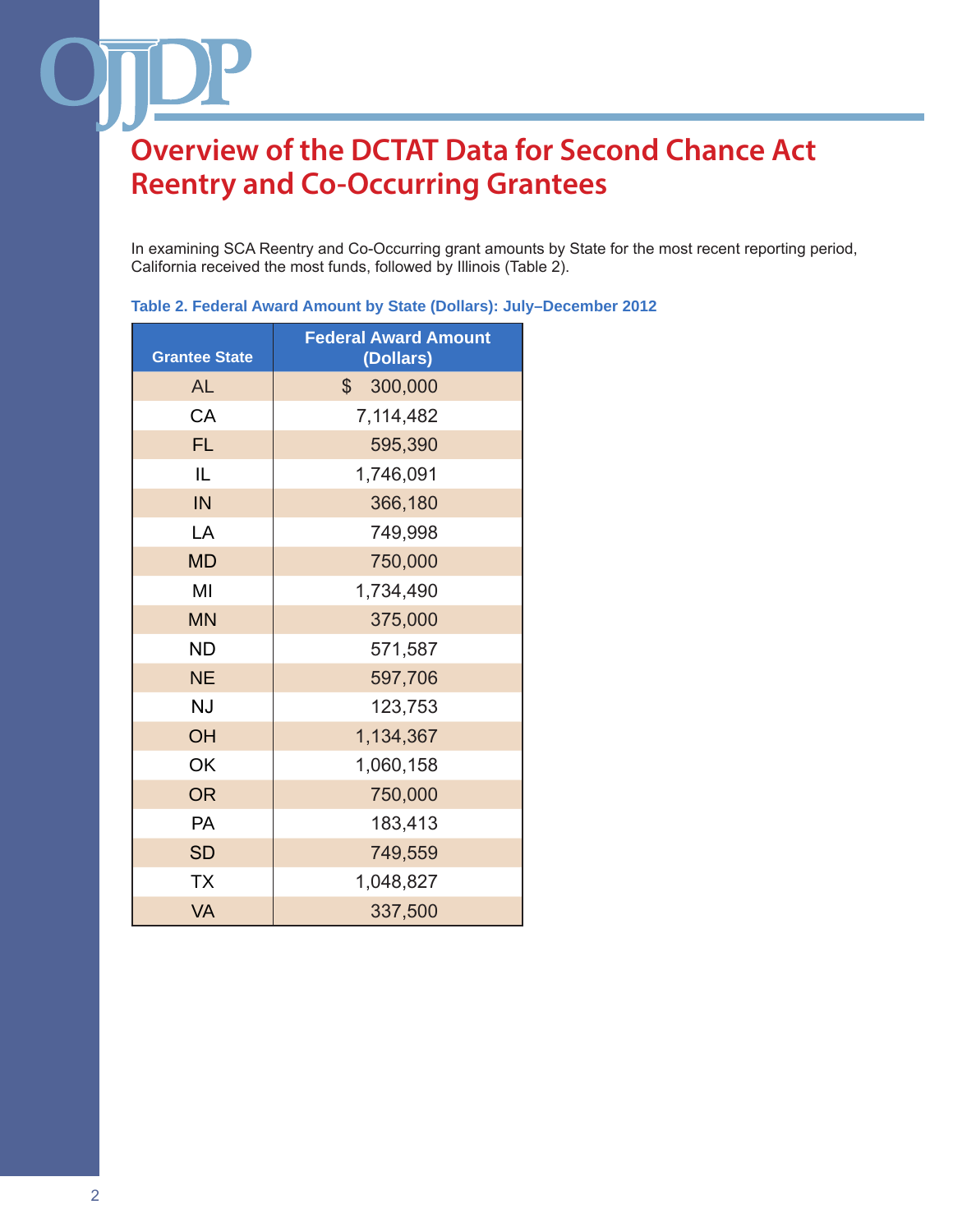The most grants and/or subgrants awarded during this reporting period went to California, with 14, followed by Illinois and Michigan with 4 grants and/or subgrants each. Figure 1 shows a comparison among 19 grantee States.



#### **Figure 1. Grants and/or Subgrants by State: July–December 2012**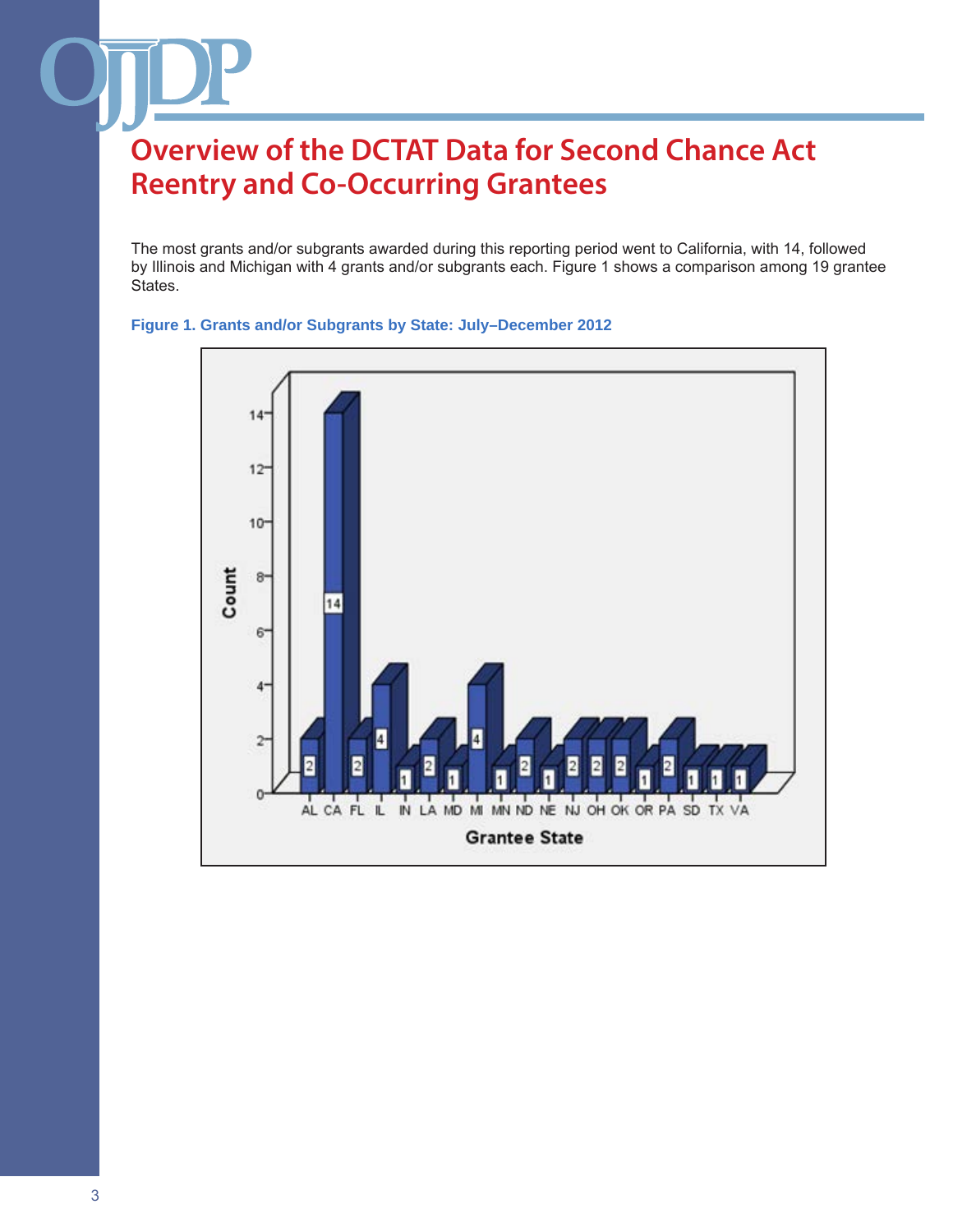Analysis of grantee and subgrantee implementing agencies for this period revealed that the largest numbers of programs were with nonprofit community-based organizations (32 percent). Juvenile justice organizations accounted for 30 percent of awards, while units of local government represented 19 percent (Figure 2).



#### **Figure 2. Implementing Agencies: July–December 2012**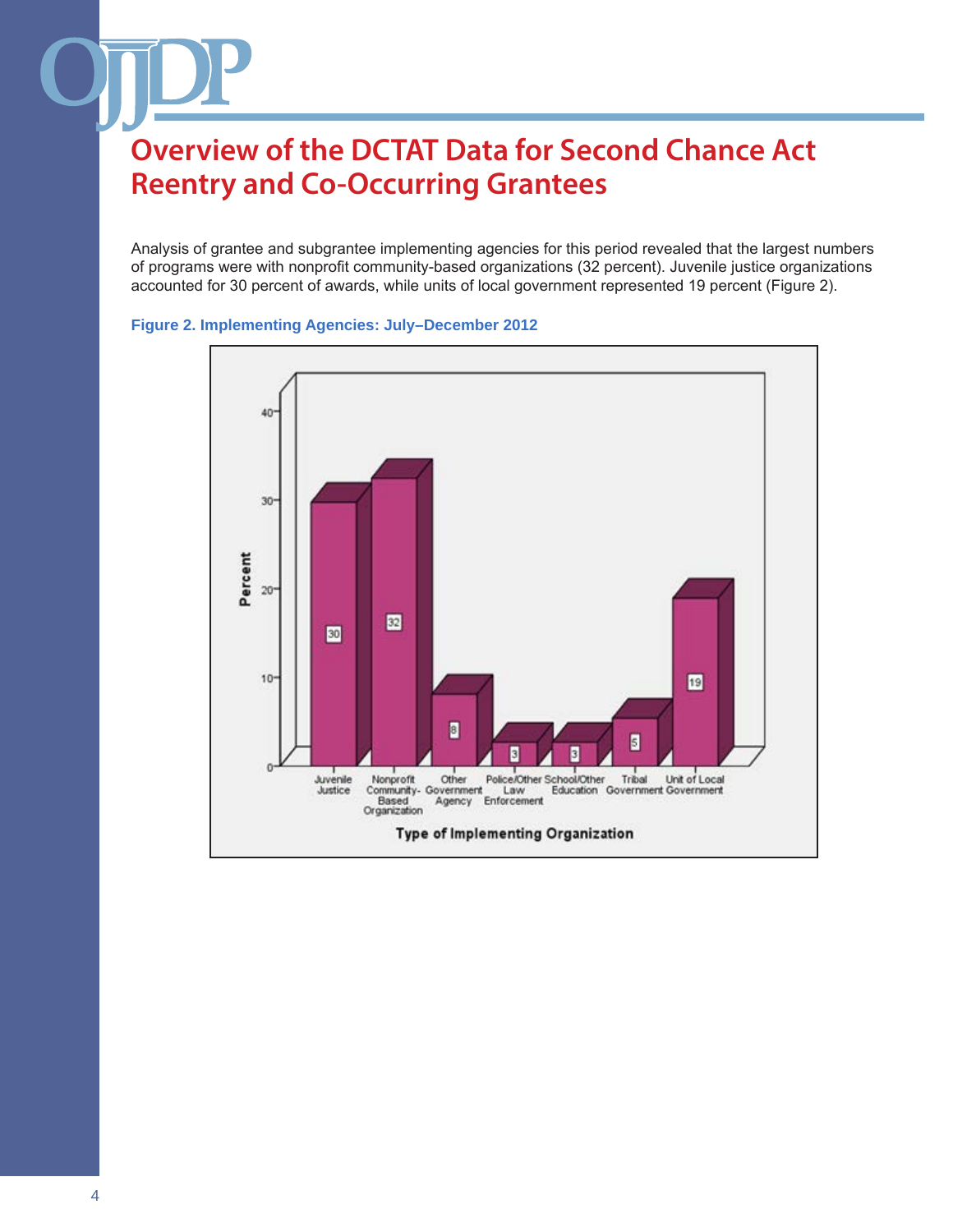Table 3 provides an aggregate of demographic data for the July–December 2012 reporting period. More specifically, the numbers in the table represent the population actually served by SCA Reentry and Co-Occurring grantees during their project period. Targeted services include any approaches specifically designed to meet the needs of the intended population (e.g., gender-specific, culturally based, and developmentally appropriate services).

#### **Population Grantees Serving Group During Project Period RACE/ETHNICITY** American Indian/Alaskan Native 9 0 0 1 1 1 2 2 3 9 Asian 13 Black/African American 29 Hispanic or Latino (of Any Race) 27 Native Hawaiian and Other Pacific Islander **6** 6 Other Race 8 White/Caucasian 22 Caucasian/Non-Latino 10 Youth Population Not Served Directly **2** 2 **JUSTICE SYSTEM STATUS** At-Risk Population (No Prior Offense) 4 First Time Offenders **19** No. 19 No. 19 No. 19 No. 19 No. 19 No. 19 No. 19 No. 19 No. 19 No. 19 No. 19 No. 19 No. 19 No. 19 No. 19 No. 19 No. 19 No. 19 No. 19 No. 19 No. 19 No. 19 No. 19 No. 19 No. 19 No. 19 No. 19 No. 19 Repeat Offenders 29 Sex Offenders **14** and 14 Status Offenders 7 Violent Offenders 25 Youth Population Not Served Directly **3** Analysis and 3

### **Table 3. Target Population: July–December 2012**

| Caucasian/Non-Latino   |                                       | 10             |
|------------------------|---------------------------------------|----------------|
|                        | Youth Population Not Served Directly  | $\overline{2}$ |
| <b>JUSTICE SYSTEM</b>  | At-Risk Population (No Prior Offense) | 4              |
| <b>STATUS</b>          | <b>First Time Offenders</b>           | 19             |
|                        | <b>Repeat Offenders</b>               | 29             |
|                        | <b>Sex Offenders</b>                  | 14             |
|                        | <b>Status Offenders</b>               | 7              |
|                        | <b>Violent Offenders</b>              | 25             |
|                        | Youth Population Not Served Directly  | 3              |
| <b>GENDER</b>          | Male                                  | 29             |
|                        | Female                                | 26             |
|                        | Youth Population Not Served Directly  | $\overline{2}$ |
| <b>AGE</b>             | $0 - 10$                              | $\Omega$       |
|                        | $11 - 18$                             | 30             |
|                        | Over 18                               | 19             |
|                        | Youth Population Not Served Directly  | $\overline{2}$ |
| <b>GEOGRAPHIC AREA</b> | Rural                                 | 10             |
|                        | Suburban                              | 16             |
|                        | Tribal                                | 2              |
|                        | Urban                                 | 26             |
|                        | Youth Population Not Served Directly  | $\overline{2}$ |
| <b>OTHER</b>           | <b>Mental Health</b>                  | 30             |
|                        | Substance Abuse                       | 30             |
|                        | Truant/Dropout                        | 21             |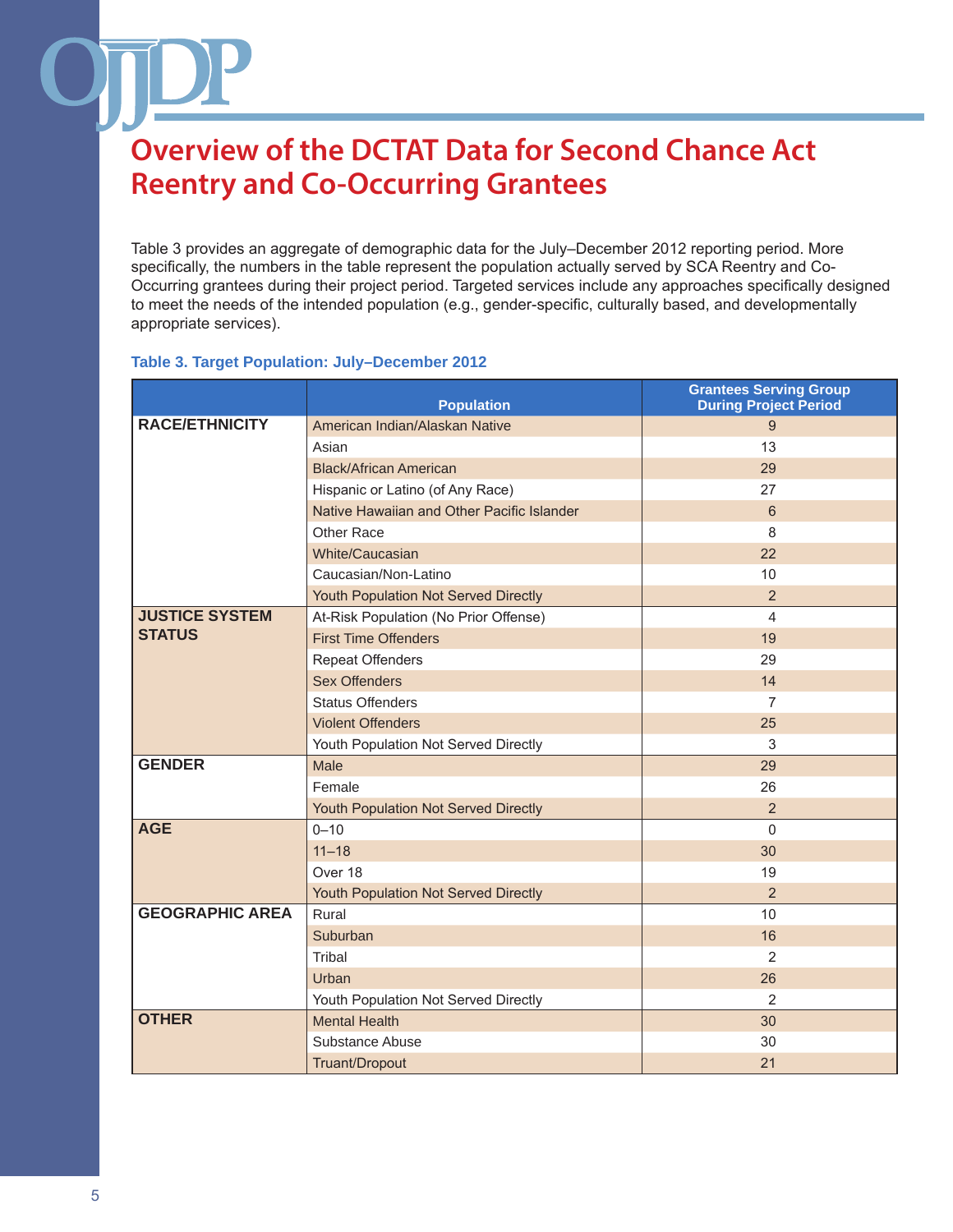#### **2. Analysis of Core Measures**

During the July–December 2012 reporting period, 79 percent (\$16,084,267) of Federal funds were being spent by SCA grantees who had implemented evidence-based programs and practices (Figure 3).

#### **Figure 3. Grant Funds for Evidence-Based Programs and Practices**

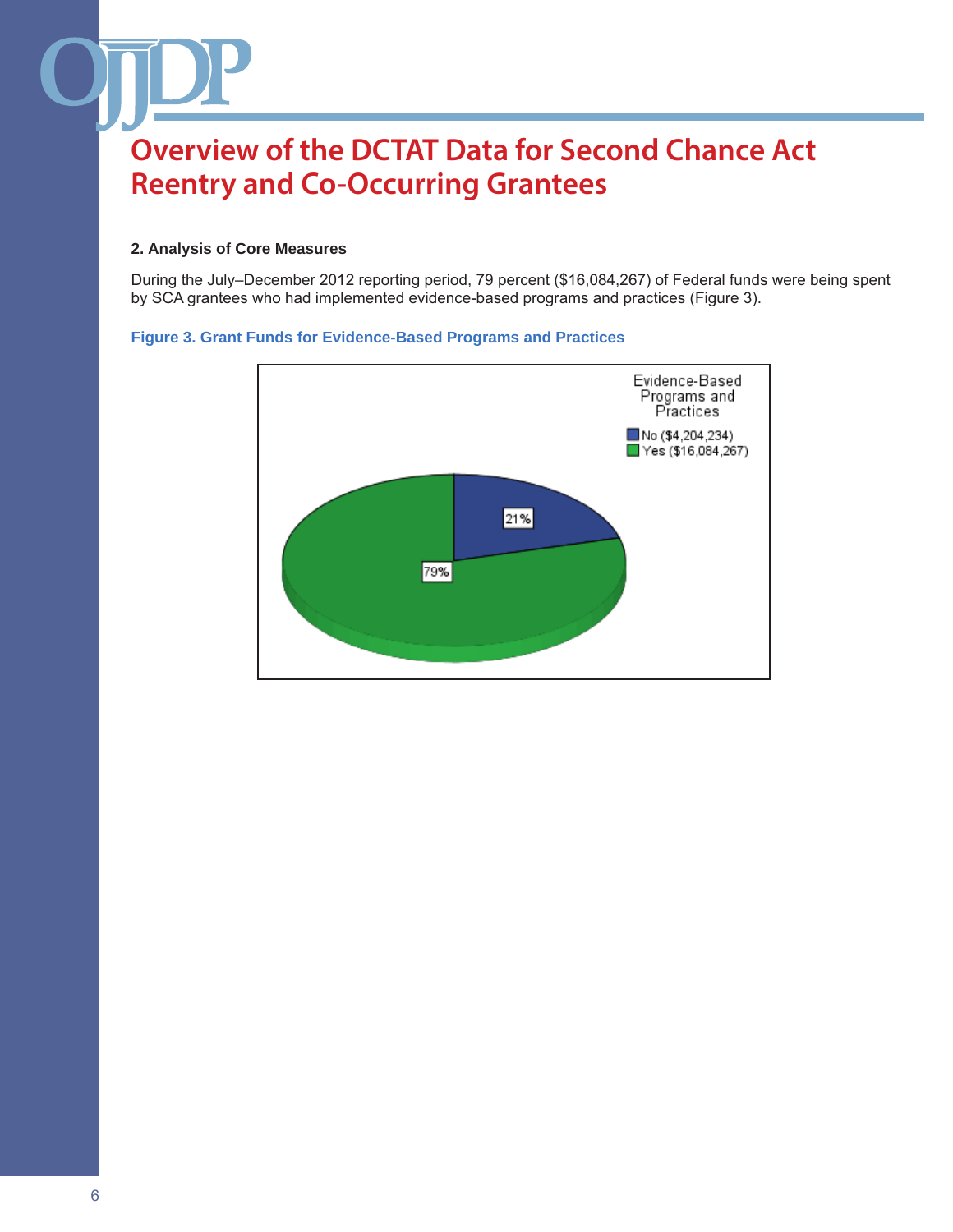Many SCA Reentry and Co-Occurring grantees and subgrantees are implementing evidence-based practices. During the July–December 2012 reporting period, 33 programs (79 percent) implemented such practices (Figure 4).



#### **Figure 4. Evidence-Based Practices and Programs by Reporting Period**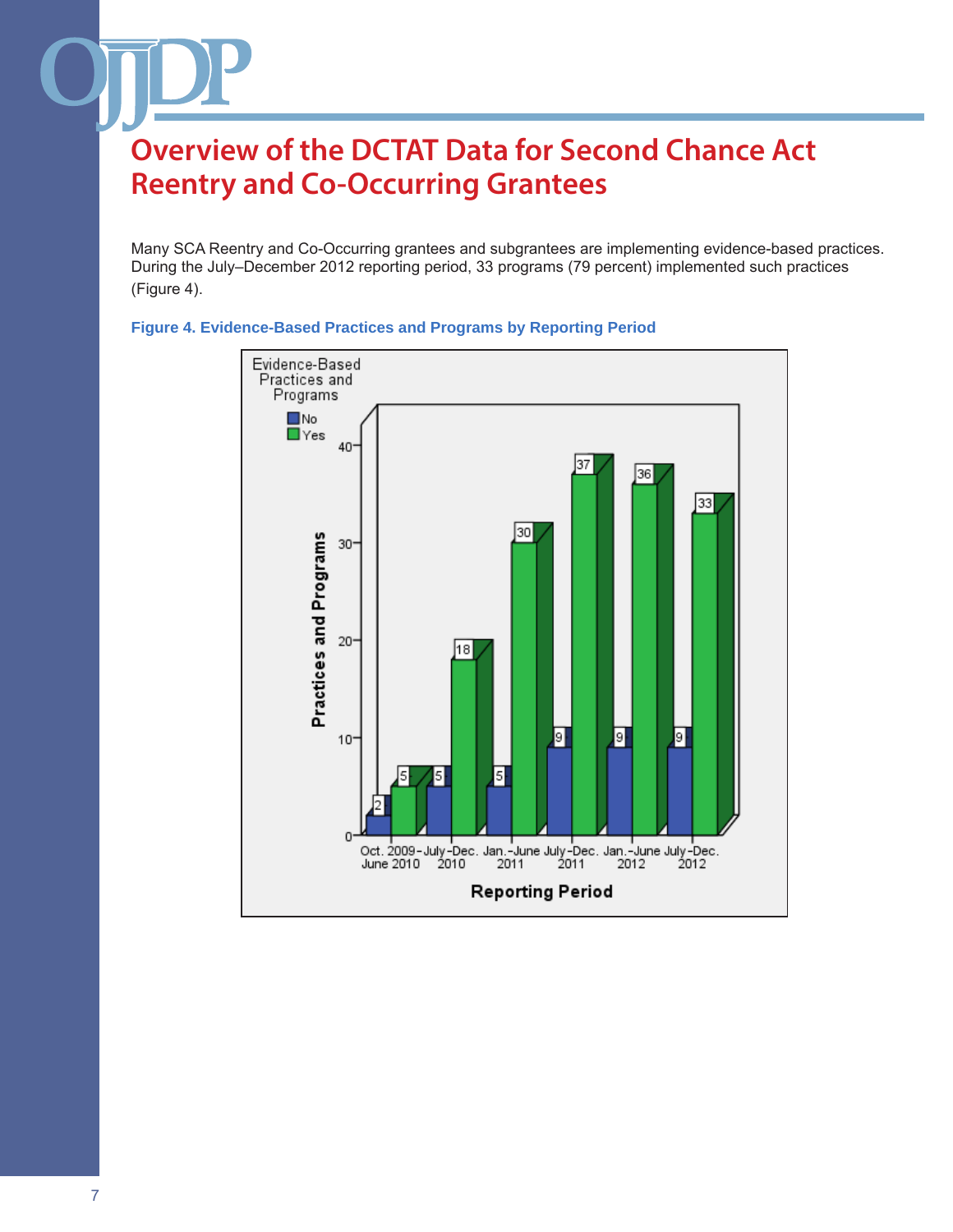The majority of SCA Reentry and Co-Occurring grantees reported providing a combination of pre- and postrelease services (Figure 5).



**Figure 5. Type of Program Services Provided: July–December 2012**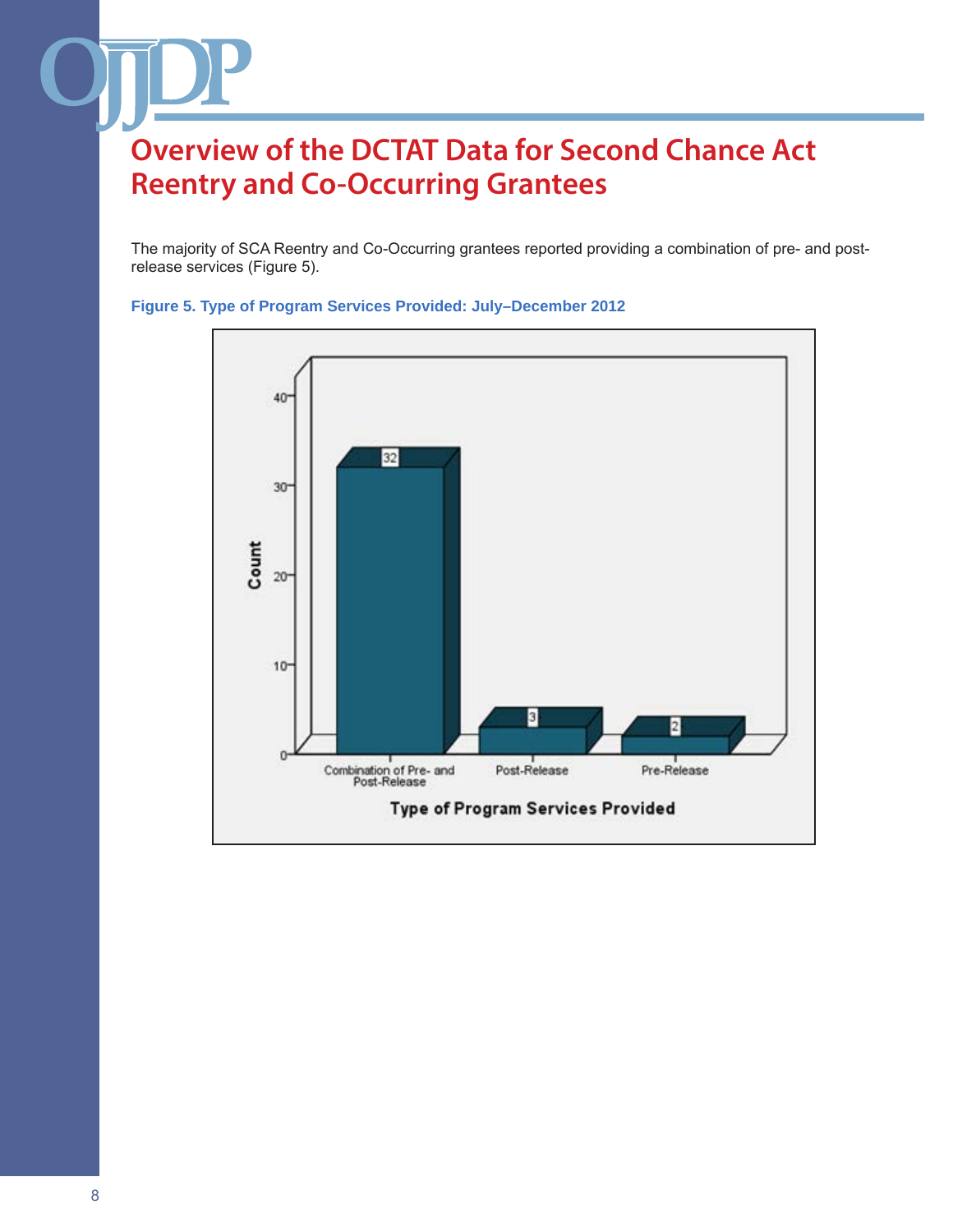The next section presents an aggregate of performance measures data (Table 4). Of the 1,661 youth served by SCA Reentry and Co-Occurring grantees, 1,389 youth (84 percent) were served using an evidencebased program or practice. In addition, 50 percent (289) of eligible youth exited programs after completing program requirements. Each grantee defines the requirements needed for a youth to complete each program. Sometimes a program cannot be completed in the 6 months represented by the reporting period. For example, in one program, youth have to complete 9 months of mentoring to be considered successful. If a youth exits such a program for any reason before 9 months of mentoring is complete, he or she is considered unsuccessful. The lack of a shorter-term definition for program completion therefore decreases the overall program completion rate.

#### **Table 4. Performance Measures: July–December 2012**

| <b>Performance Measure</b>                                                | <b>Youth</b> | <b>Percent</b> |
|---------------------------------------------------------------------------|--------------|----------------|
| Youth served                                                              | 1,661        | n/a            |
| Youth served using an evidence-based program or<br>practice               | 1.389        | 84             |
| <b>Performance Measure</b>                                                | <b>Youth</b> | <b>Percent</b> |
| Youth who exited the program (either successfully or<br>unsuccessfully)   | 580          | n/a            |
| Youth who exited the program having completed all<br>program requirements | 289          | 50             |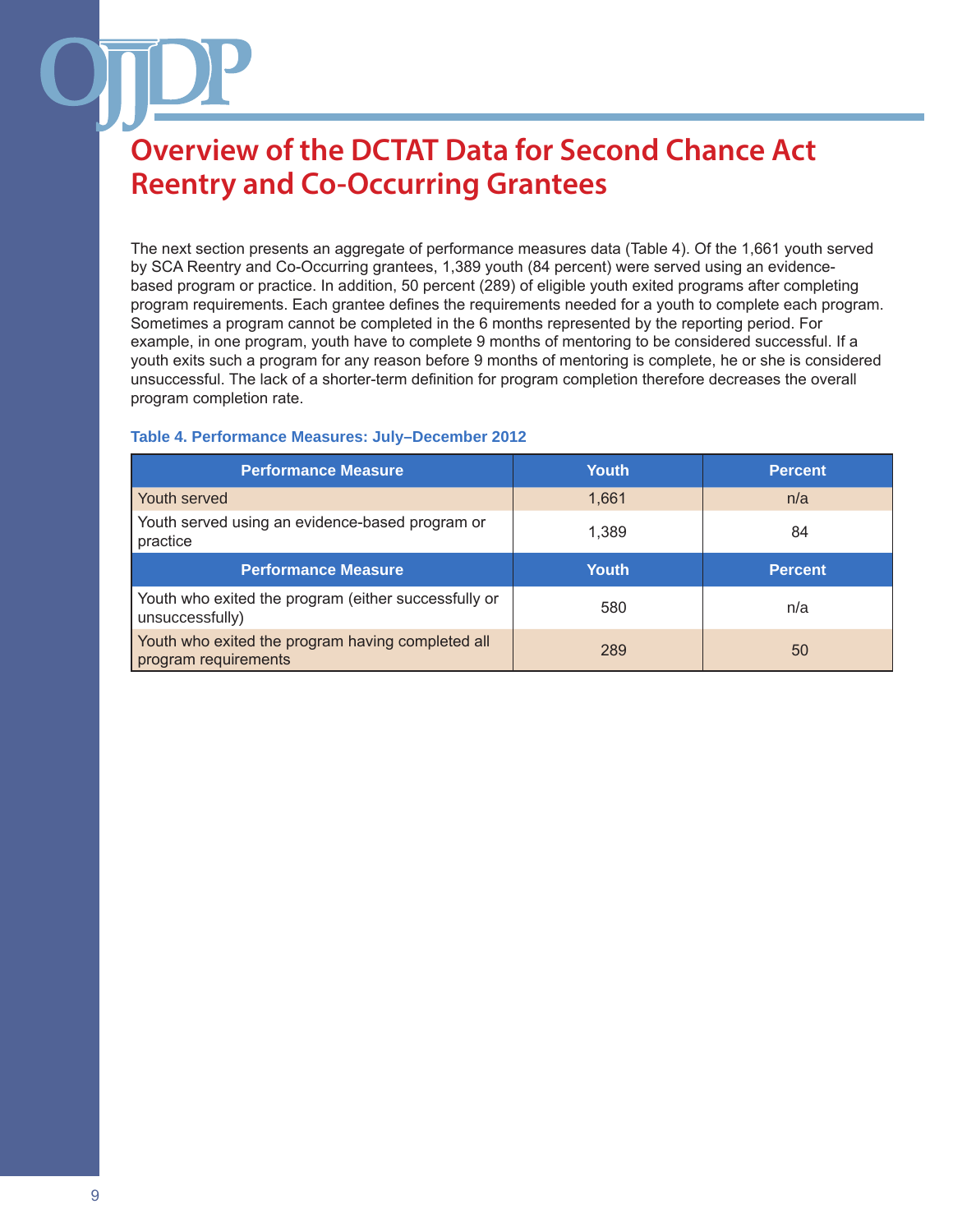The success of the SCA Reentry and Co-Occurring Grants Program is largely dependent on the reoffending rates of the program youth. Technical violations and actual new adjudications are measured separately to allow for a better understanding of the population being served by the grant. As shown in Table 5, 1,276 youth were tracked for technical violations. Of those, 97 were committed to a juvenile residential facility, 3 were sentenced to adult prison, and 59 received some other sentence as a result of a technical violation during the reporting period.

Long-term measurement of technical violations revealed that 915 youth who exited the program 6 to 12 months ago were tracked for technical violations during the reporting period. Of those, 42 were committed to a juvenile residential facility, 4 were sentenced to adult prison, and 59 received some other sentence as the result of a technical violation.

| <b>Performance Measure</b>                                                                                                                            | Youth          | <b>Percent</b> |
|-------------------------------------------------------------------------------------------------------------------------------------------------------|----------------|----------------|
| Program youth tracked for technical violations<br>(short-term outcome)                                                                                | 1,276          | n/a            |
| Program youth committed to a juvenile residential<br>facility as a result of a technical violation                                                    | 97             | 8              |
| Youth sentenced to adult prison<br>as a result of a technical violation                                                                               | 3              | $<$ 1          |
| Youth who received some other sentence<br>as a result of a technical violation                                                                        | 59             | 5              |
| <b>Total</b>                                                                                                                                          | 159/1,276      | 12             |
| <b>Performance Measure</b>                                                                                                                            | <b>Youth</b>   | <b>Percent</b> |
| Program youth who exited the program 6-12 months<br>ago and were tracked for technical violations<br>(long-term outcome)                              | 915            | n/a            |
| Program youth who exited the program 6-12 months<br>ago and were committed to a juvenile residential<br>facility as a result of a technical violation | 42             | 5              |
| Youth who exited the program 6-12 months ago<br>and were sentenced to adult prison as a result of a<br>technical violation                            | $\overline{4}$ | $<$ 1          |
| Youth who exited the program 6-12 months ago<br>and received some other sentence as a result of a<br>technical violation                              | 59             | 6              |
| <b>Total</b>                                                                                                                                          | 105/915        | 11             |

#### **Table 5. Technical Violation Measures: July–December 2012**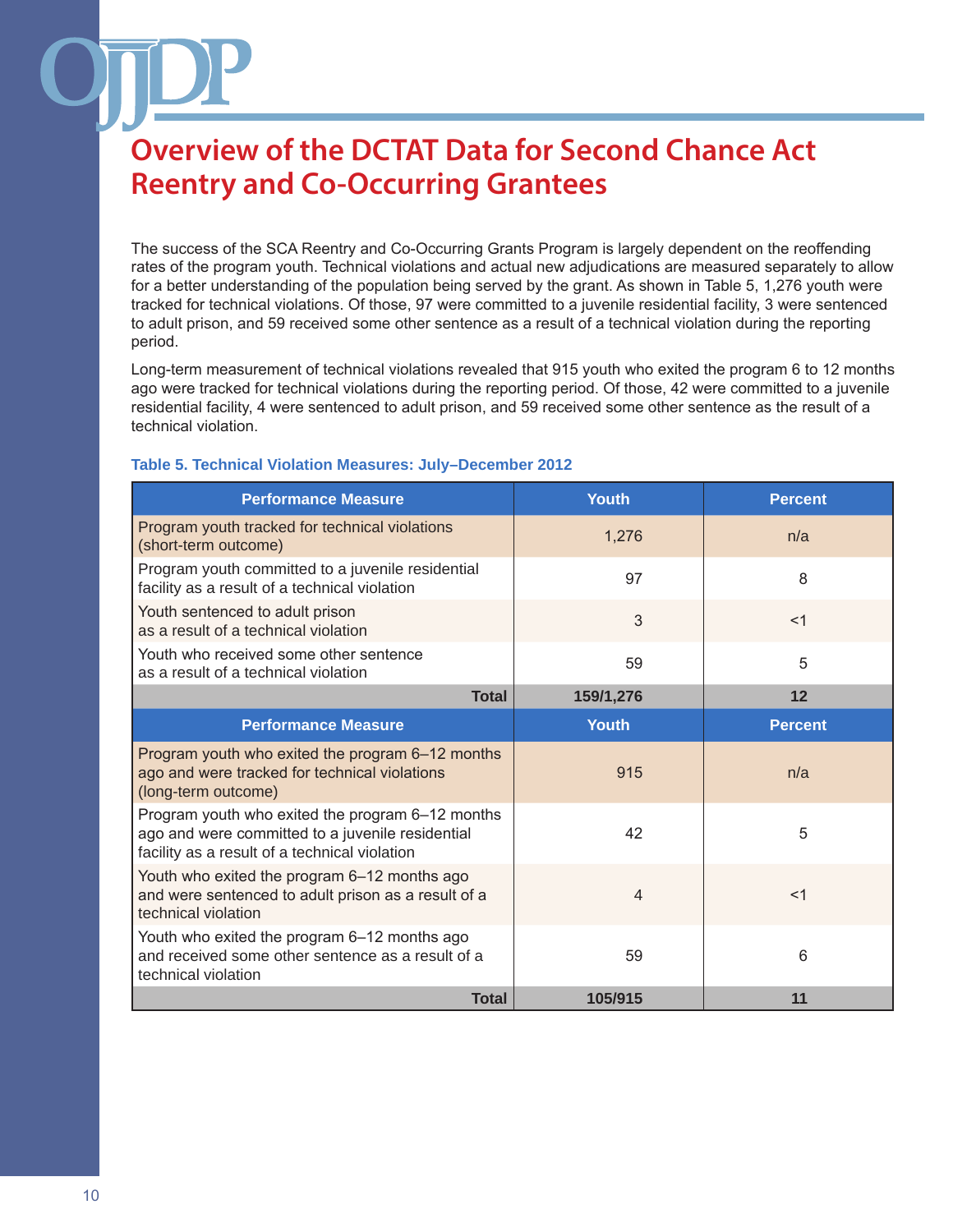As shown in Table 6, of the 1,689 program youth who were tracked for adjudications during the reporting period, 71 (4 percent) were committed to a juvenile residential facility as the result of a new adjudication. Moreover, 28 were sentenced to adult prison, and 100 were given some other sentence during the reporting period.

Long-term recidivism showed that 996 youth had exited the program 6 to 12 months ago and were tracked for new adjudications during the reporting period. Of those, 50 (5 percent) were recommitted to a juvenile residential facility, 20 were sentenced to adult prison, and 73 were given some other sentence as the result of a new adjudication.

### **Table 6. Recidivism Measures: July–December 2012**

| <b>Performance Measure</b>                                                                                                                             | <b>Youth</b> | <b>Percent</b> |
|--------------------------------------------------------------------------------------------------------------------------------------------------------|--------------|----------------|
| Program youth tracked for adjudications (short-term<br>outcome)                                                                                        | 1,689        | n/a            |
| Program youth committed to a juvenile residential<br>facility as the result of a new adjudication                                                      | 71           | 4              |
| Youth sentenced to adult prison as the result of a<br>new adjudication                                                                                 | 28           | $\overline{2}$ |
| Youth given some other sentence as the result of a<br>new adjudication                                                                                 | 100          | 6              |
| <b>Total</b>                                                                                                                                           | 199/1,689    | 12             |
| <b>Performance Measure</b>                                                                                                                             | <b>Youth</b> | <b>Percent</b> |
| Program youth who exited the program 6–12 months<br>ago and were tracked for new adjudications (long-<br>term outcome)                                 | 996          | n/a            |
| Program youth who exited the program 6-12 months<br>ago and were recommitted to a juvenile residential<br>facility as the result of a new adjudication | 50           | 5              |
| Youth who exited the program 6-12 months ago and<br>were sentenced to adult prison as the result of a new<br>adjudication                              | 20           | $\overline{2}$ |
| Youth who exited the program 6-12 months ago and<br>were given some other sentence as the result of a<br>new adjudication                              | 73           | 7              |
| <b>Total</b>                                                                                                                                           | 143/996      | 14             |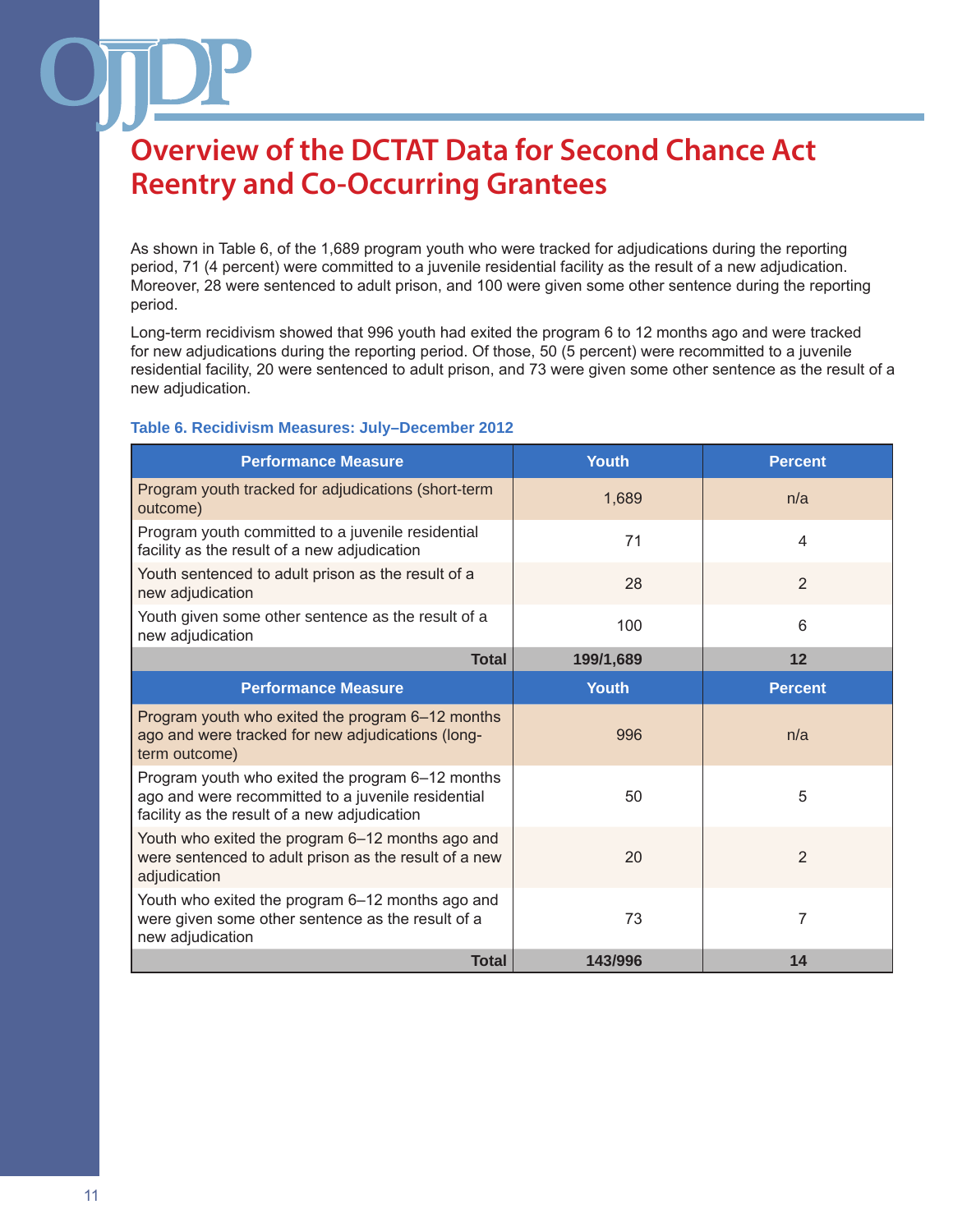Grantees provided youth with substance use counseling, mental health, and housing services (Figure 6). Of the 732 youth identified as needing substance use counseling, 498 youth (68 percent) actually received this service. In addition, 522 eligible youth (82 percent) received mental health services. Moreover, 141 youth successfully found housing during the reporting period. There is therefore a continued need for more substance use counseling and mental health services for youth—more than can currently be provided by these grants.